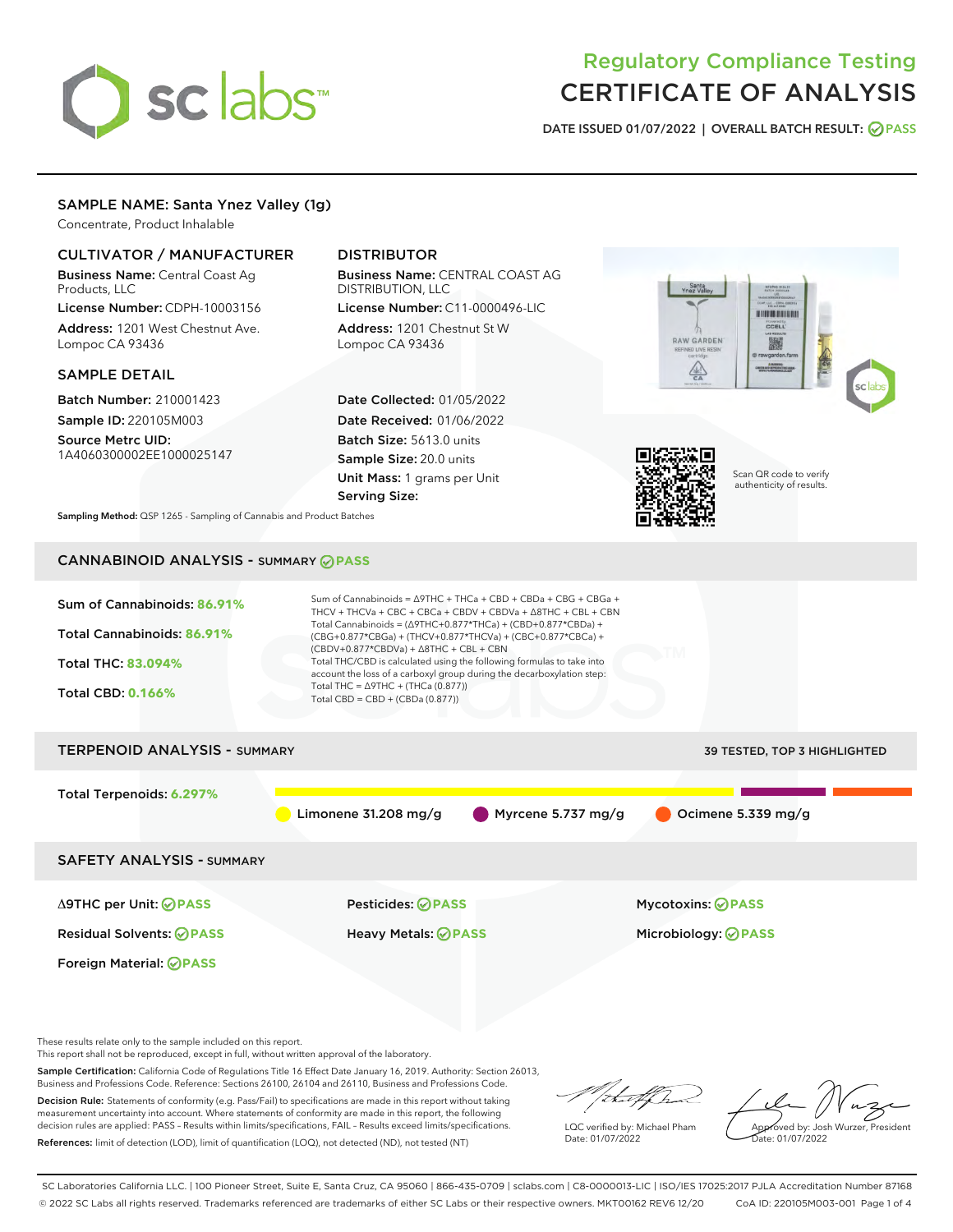



SANTA YNEZ VALLEY (1G) | DATE ISSUED 01/07/2022 | OVERALL BATCH RESULT: @ PASS

#### CANNABINOID TEST RESULTS - 01/06/2022 2 PASS

Tested by high-performance liquid chromatography with diode-array detection (HPLC-DAD). **Method:** QSP 1157 - Analysis of Cannabinoids by HPLC-DAD

#### TOTAL CANNABINOIDS: **86.91%**

Total Cannabinoids (Total THC) + (Total CBD) + (Total CBG) + (Total THCV) + (Total CBC) + (Total CBDV) + ∆8THC + CBL + CBN

TOTAL THC: **83.094%** Total THC (∆9THC+0.877\*THCa)

TOTAL CBD: **0.166%** Total CBD (CBD+0.877\*CBDa)

TOTAL THCV: 0.67% Total THCV (THCV+0.877\*THCVa)

> TOTAL CBC: ND Total CBC (CBC+0.877\*CBCa)

TOTAL CBG: 2.796% Total CBG (CBG+0.877\*CBGa)

TOTAL CBDV: ND Total CBDV (CBDV+0.877\*CBDVa)

| <b>COMPOUND</b>  | LOD/LOQ<br>(mg/g)          | <b>MEASUREMENT</b><br><b>UNCERTAINTY</b><br>(mg/g) | <b>RESULT</b><br>(mg/g) | <b>RESULT</b><br>(%) |
|------------------|----------------------------|----------------------------------------------------|-------------------------|----------------------|
| <b>A9THC</b>     | 0.06 / 0.26                | ±28.584                                            | 830.94                  | 83.094               |
| <b>CBG</b>       | 0.06/0.19                  | ±1.102                                             | 27.96                   | 2.796                |
| <b>THCV</b>      | 0.1/0.2                    | ±0.33                                              | 6.7                     | 0.67                 |
| <b>CBN</b>       | 0.1/0.3                    | ±0.12                                              | 1.8                     | 0.18                 |
| <b>CBD</b>       | 0.07/0.29                  | ±0.077                                             | 1.66                    | 0.166                |
| $\triangle$ 8THC | 0.1 / 0.4                  | N/A                                                | <b>ND</b>               | <b>ND</b>            |
| <b>THCa</b>      | 0.05/0.14                  | N/A                                                | <b>ND</b>               | <b>ND</b>            |
| <b>THCVa</b>     | 0.07/0.20                  | N/A                                                | <b>ND</b>               | <b>ND</b>            |
| <b>CBDa</b>      | 0.02/0.19                  | N/A                                                | <b>ND</b>               | <b>ND</b>            |
| <b>CBDV</b>      | 0.04 / 0.15                | N/A                                                | <b>ND</b>               | <b>ND</b>            |
| <b>CBDVa</b>     | 0.03/0.53                  | N/A                                                | <b>ND</b>               | <b>ND</b>            |
| <b>CBGa</b>      | 0.1/0.2                    | N/A                                                | <b>ND</b>               | <b>ND</b>            |
| <b>CBL</b>       | 0.06 / 0.24                | N/A                                                | <b>ND</b>               | <b>ND</b>            |
| <b>CBC</b>       | 0.2 / 0.5                  | N/A                                                | <b>ND</b>               | <b>ND</b>            |
| <b>CBCa</b>      | 0.07 / 0.28                | N/A                                                | <b>ND</b>               | <b>ND</b>            |
|                  | <b>SUM OF CANNABINOIDS</b> |                                                    | 869.1 mg/g              | 86.91%               |

#### **UNIT MASS: 1 grams per Unit**

| ∆9THC per Unit                         | 1120 per-package limit | 830.94 mg/unit | <b>PASS</b> |
|----------------------------------------|------------------------|----------------|-------------|
| <b>Total THC per Unit</b>              |                        | 830.94 mg/unit |             |
| <b>CBD per Unit</b>                    |                        | $1.66$ mg/unit |             |
| <b>Total CBD per Unit</b>              |                        | $1.66$ mg/unit |             |
| <b>Sum of Cannabinoids</b><br>per Unit |                        | 869.1 mg/unit  |             |
| <b>Total Cannabinoids</b><br>per Unit  |                        | 869.1 mg/unit  |             |

#### TERPENOID TEST RESULTS - 01/07/2022

Terpene analysis utilizing gas chromatography-flame ionization detection (GC-FID). **Method:** QSP 1192 - Analysis of Terpenoids by GC-FID

| <b>COMPOUND</b>         | LOD/LOQ<br>(mg/g) | <b>MEASUREMENT</b><br><b>UNCERTAINTY</b><br>(mg/g) | <b>RESULT</b><br>(mg/g)                          | <b>RESULT</b><br>(%) |
|-------------------------|-------------------|----------------------------------------------------|--------------------------------------------------|----------------------|
| Limonene                | 0.005 / 0.016     | ±0.4463                                            | 31.208                                           | 3.1208               |
| <b>Myrcene</b>          | 0.008 / 0.025     | ±0.0740                                            | 5.737                                            | 0.5737               |
| Ocimene                 | 0.011 / 0.038     | ±0.1714                                            | 5.339                                            | 0.5339               |
| $\beta$ Caryophyllene   | 0.004 / 0.012     | ±0.1892                                            | 5.315                                            | 0.5315               |
| $\beta$ Pinene          | 0.004 / 0.014     | ±0.0454                                            | 3.944                                            | 0.3944               |
| $\alpha$ Pinene         | 0.005 / 0.017     | ±0.0265                                            | 3.083                                            | 0.3083               |
| Linalool                | 0.009 / 0.032     | ±0.0964                                            | 2.537                                            | 0.2537               |
| Fenchol                 | 0.010 / 0.034     | ±0.0555                                            | 1.433                                            | 0.1433               |
| Terpineol               | 0.016 / 0.055     | ±0.0759                                            | 1.236                                            | 0.1236               |
| $\alpha$ Humulene       | 0.009 / 0.029     | ±0.0396                                            | 1.235                                            | 0.1235               |
| Camphene                | 0.005 / 0.015     | ±0.0061                                            | 0.529                                            | 0.0529               |
| Terpinolene             | 0.008 / 0.026     | ±0.0102                                            | 0.499                                            | 0.0499               |
| trans-ß-Farnesene       | 0.008 / 0.025     | ±0.0104                                            | 0.293                                            | 0.0293               |
| <b>Borneol</b>          | 0.005 / 0.016     | ±0.0076                                            | 0.182                                            | 0.0182               |
| Fenchone                | 0.009 / 0.028     | ±0.0038                                            | 0.129                                            | 0.0129               |
| $\gamma$ Terpinene      | 0.006 / 0.018     | ±0.0008                                            | 0.045                                            | 0.0045               |
| Nerolidol               | 0.009 / 0.028     | ±0.0028                                            | 0.044                                            | 0.0044               |
| $\alpha$ Bisabolol      | 0.008 / 0.026     | ±0.0023                                            | 0.043                                            | 0.0043               |
| $\alpha$ Cedrene        | 0.005 / 0.016     | ±0.0012                                            | 0.041                                            | 0.0041               |
| Guaiol                  | 0.009 / 0.030     | ±0.0018                                            | 0.039                                            | 0.0039               |
| $\alpha$ Terpinene      | 0.005 / 0.017     | ±0.0003                                            | 0.022                                            | 0.0022               |
| Eucalyptol              | 0.006 / 0.018     | ±0.0005                                            | 0.021                                            | 0.0021               |
| Citronellol             | 0.003 / 0.010     | ±0.0008                                            | 0.016                                            | 0.0016               |
| $\alpha$ Phellandrene   | 0.006 / 0.020     | N/A                                                | <loq< th=""><th><loq< th=""></loq<></th></loq<>  | <loq< th=""></loq<>  |
| Sabinene Hydrate        | 0.006 / 0.022     | N/A                                                | <loq< th=""><th><math>&lt;</math>LOQ</th></loq<> | $<$ LOQ              |
| Nerol                   | 0.003 / 0.011     | N/A                                                | <loq< th=""><th><loq< th=""></loq<></th></loq<>  | <loq< th=""></loq<>  |
| Geraniol                | 0.002 / 0.007     | N/A                                                | <loq< th=""><th><loq< th=""></loq<></th></loq<>  | <loq< th=""></loq<>  |
| Valencene               | 0.009 / 0.030     | N/A                                                | <loq< th=""><th><loq< th=""></loq<></th></loq<>  | <loq< th=""></loq<>  |
| Caryophyllene<br>Oxide  | 0.010 / 0.033     | N/A                                                | <loq< th=""><th><loq< th=""></loq<></th></loq<>  | <loq< th=""></loq<>  |
| Sabinene                | 0.004 / 0.014     | N/A                                                | ND                                               | ND                   |
| 3 Carene                | 0.005 / 0.018     | N/A                                                | ND                                               | <b>ND</b>            |
| p-Cymene                | 0.005 / 0.016     | N/A                                                | <b>ND</b>                                        | <b>ND</b>            |
| (-)-Isopulegol          | 0.005 / 0.016     | N/A                                                | ND                                               | <b>ND</b>            |
| Camphor                 | 0.006 / 0.019     | N/A                                                | ND                                               | <b>ND</b>            |
| Isoborneol              | 0.004 / 0.012     | N/A                                                | ND                                               | ND                   |
| Menthol                 | 0.008 / 0.025     | N/A                                                | ND                                               | ND                   |
| $R-(+)$ -Pulegone       | 0.003 / 0.011     | N/A                                                | ND                                               | <b>ND</b>            |
| <b>Geranyl Acetate</b>  | 0.004 / 0.014     | N/A                                                | ND                                               | ND                   |
| Cedrol                  | 0.008 / 0.027     | N/A                                                | ND                                               | <b>ND</b>            |
| <b>TOTAL TERPENOIDS</b> |                   |                                                    | 62.970 mg/g                                      | 6.297%               |

SC Laboratories California LLC. | 100 Pioneer Street, Suite E, Santa Cruz, CA 95060 | 866-435-0709 | sclabs.com | C8-0000013-LIC | ISO/IES 17025:2017 PJLA Accreditation Number 87168 © 2022 SC Labs all rights reserved. Trademarks referenced are trademarks of either SC Labs or their respective owners. MKT00162 REV6 12/20 CoA ID: 220105M003-001 Page 2 of 4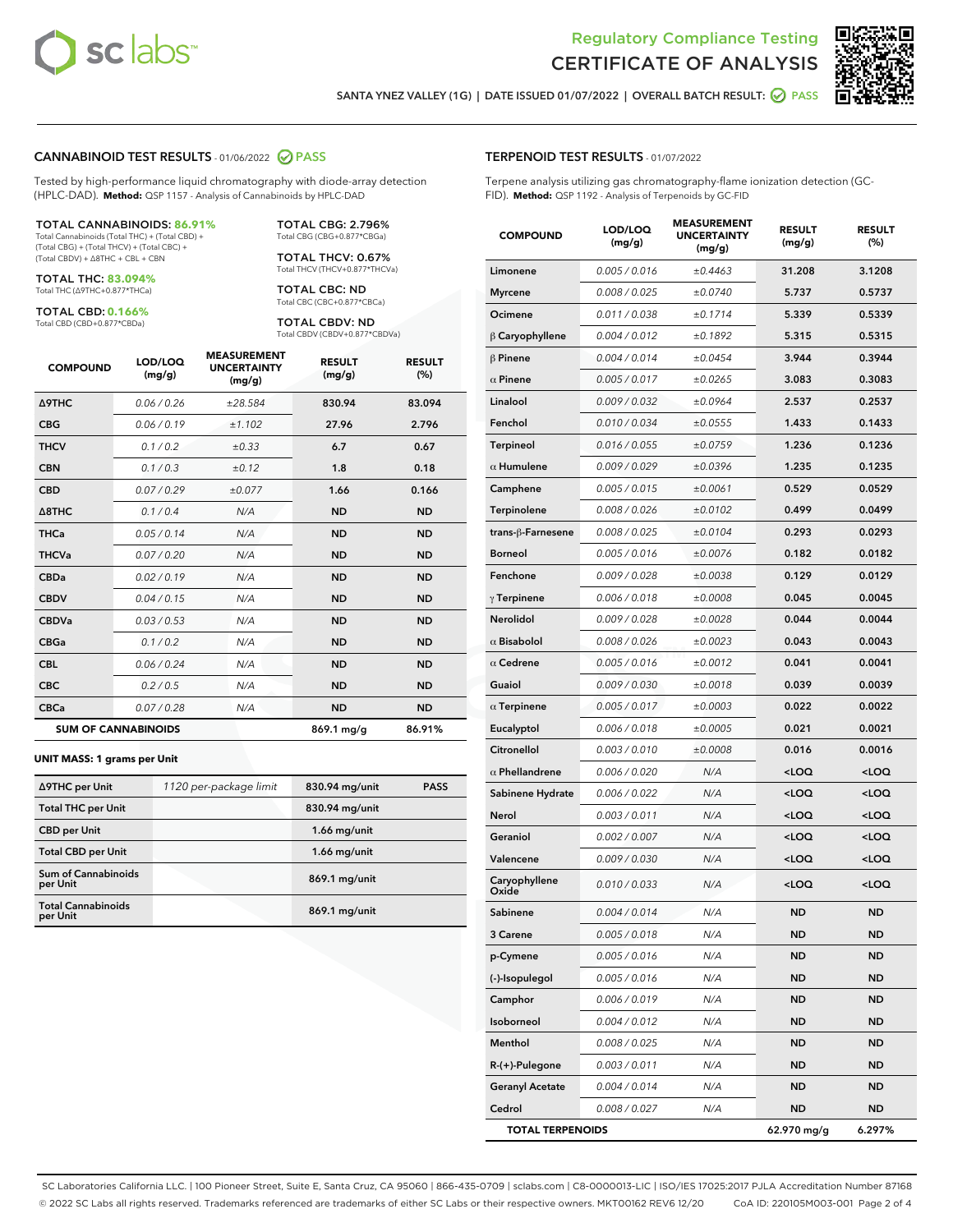



SANTA YNEZ VALLEY (1G) | DATE ISSUED 01/07/2022 | OVERALL BATCH RESULT: 2 PASS

# CATEGORY 1 PESTICIDE TEST RESULTS - 01/07/2022 2 PASS

Pesticide and plant growth regulator analysis utilizing high-performance liquid chromatography-mass spectrometry (HPLC-MS) or gas chromatography-mass spectrometry (GC-MS). \*GC-MS utilized where indicated. **Method:** QSP 1212 - Analysis of Pesticides and Mycotoxins by LC-MS or QSP 1213 - Analysis of Pesticides by GC-MS

| <b>COMPOUND</b>             | LOD/LOQ<br>$(\mu g/g)$ | <b>ACTION</b><br><b>LIMIT</b><br>$(\mu g/g)$ | <b>MEASUREMENT</b><br><b>UNCERTAINTY</b><br>$(\mu g/g)$ | <b>RESULT</b><br>$(\mu g/g)$ | <b>RESULT</b> |
|-----------------------------|------------------------|----------------------------------------------|---------------------------------------------------------|------------------------------|---------------|
| Aldicarb                    | 0.03/0.08              | $>$ LOD                                      | N/A                                                     | <b>ND</b>                    | <b>PASS</b>   |
| Carbofuran                  | 0.02 / 0.05            | $\ge$ LOD                                    | N/A                                                     | <b>ND</b>                    | <b>PASS</b>   |
| Chlordane*                  | 0.03 / 0.08            | $\geq$ LOD                                   | N/A                                                     | <b>ND</b>                    | <b>PASS</b>   |
| Chlorfenapyr*               | 0.03/0.10              | $\ge$ LOD                                    | N/A                                                     | <b>ND</b>                    | <b>PASS</b>   |
| Chlorpyrifos                | 0.02 / 0.06            | $\ge$ LOD                                    | N/A                                                     | <b>ND</b>                    | <b>PASS</b>   |
| Coumaphos                   | 0.02 / 0.07            | $\ge$ LOD                                    | N/A                                                     | <b>ND</b>                    | <b>PASS</b>   |
| Daminozide                  | 0.02/0.07              | $>$ LOD                                      | N/A                                                     | <b>ND</b>                    | <b>PASS</b>   |
| <b>DDVP</b><br>(Dichlorvos) | 0.03/0.09              | $\ge$ LOD                                    | N/A                                                     | <b>ND</b>                    | <b>PASS</b>   |
| <b>Dimethoate</b>           | 0.03/0.08              | $\ge$ LOD                                    | N/A                                                     | <b>ND</b>                    | <b>PASS</b>   |
| Ethoprop(hos)               | 0.03/0.10              | $\ge$ LOD                                    | N/A                                                     | <b>ND</b>                    | <b>PASS</b>   |
| Etofenprox                  | 0.02 / 0.06            | $\ge$ LOD                                    | N/A                                                     | <b>ND</b>                    | <b>PASS</b>   |
| Fenoxycarb                  | 0.03/0.08              | $\ge$ LOD                                    | N/A                                                     | <b>ND</b>                    | <b>PASS</b>   |
| Fipronil                    | 0.03/0.08              | $\ge$ LOD                                    | N/A                                                     | <b>ND</b>                    | <b>PASS</b>   |
| Imazalil                    | 0.02 / 0.06            | $>$ LOD                                      | N/A                                                     | <b>ND</b>                    | <b>PASS</b>   |
| Methiocarb                  | 0.02 / 0.07            | $>$ LOD                                      | N/A                                                     | <b>ND</b>                    | <b>PASS</b>   |
| Methyl<br>parathion         | 0.03/0.10              | $>$ LOD                                      | N/A                                                     | <b>ND</b>                    | <b>PASS</b>   |
| <b>Mevinphos</b>            | 0.03/0.09              | $\ge$ LOD                                    | N/A                                                     | <b>ND</b>                    | <b>PASS</b>   |
| Paclobutrazol               | 0.02 / 0.05            | $>$ LOD                                      | N/A                                                     | <b>ND</b>                    | <b>PASS</b>   |
| Propoxur                    | 0.03/0.09              | $\ge$ LOD                                    | N/A                                                     | <b>ND</b>                    | <b>PASS</b>   |
| Spiroxamine                 | 0.03 / 0.08            | $\ge$ LOD                                    | N/A                                                     | <b>ND</b>                    | <b>PASS</b>   |
| Thiacloprid                 | 0.03/0.10              | $\ge$ LOD                                    | N/A                                                     | <b>ND</b>                    | <b>PASS</b>   |

#### CATEGORY 2 PESTICIDE TEST RESULTS - 01/07/2022 2 PASS

| <b>COMPOUND</b>          | LOD/LOO<br>$(\mu g/g)$ | <b>ACTION</b><br>LIMIT<br>$(\mu g/g)$ | <b>MEASUREMENT</b><br><b>UNCERTAINTY</b><br>$(\mu g/g)$ | <b>RESULT</b><br>$(\mu g/g)$ | <b>RESULT</b> |  |
|--------------------------|------------------------|---------------------------------------|---------------------------------------------------------|------------------------------|---------------|--|
| Abamectin                | 0.03/0.10              | 0.1                                   | N/A                                                     | <b>ND</b>                    | <b>PASS</b>   |  |
| Acephate                 | 0.02/0.07              | 0.1                                   | N/A                                                     | <b>ND</b>                    | <b>PASS</b>   |  |
| Acequinocyl              | 0.02/0.07              | 0.1                                   | N/A                                                     | <b>ND</b>                    | <b>PASS</b>   |  |
| Acetamiprid              | 0.02 / 0.05            | 0.1                                   | N/A                                                     | <b>ND</b>                    | <b>PASS</b>   |  |
| Azoxystrobin             | 0.02/0.07              | 0.1                                   | N/A                                                     | <b>ND</b>                    | <b>PASS</b>   |  |
| <b>Bifenazate</b>        | 0.01 / 0.04            | 0.1                                   | N/A                                                     | <b>ND</b>                    | <b>PASS</b>   |  |
| <b>Bifenthrin</b>        | 0.02 / 0.05            | 3                                     | N/A                                                     | <b>ND</b>                    | <b>PASS</b>   |  |
| <b>Boscalid</b>          | 0.03/0.09              | 0.1                                   | N/A                                                     | <b>ND</b>                    | <b>PASS</b>   |  |
| Captan                   | 0.19/0.57              | 0.7                                   | N/A                                                     | <b>ND</b>                    | <b>PASS</b>   |  |
| Carbaryl                 | 0.02/0.06              | 0.5                                   | N/A                                                     | <b>ND</b>                    | <b>PASS</b>   |  |
| Chlorantranilip-<br>role | 0.04/0.12              | 10                                    | N/A                                                     | <b>ND</b>                    | <b>PASS</b>   |  |
| Clofentezine             | 0.03/0.09              | 0.1                                   | N/A                                                     | <b>ND</b>                    | <b>PASS</b>   |  |

| <b>COMPOUND</b>               | LOD/LOQ<br>(µg/g) | <b>ACTION</b><br><b>LIMIT</b><br>$(\mu g/g)$ | <b>MEASUREMENT</b><br><b>UNCERTAINTY</b><br>$(\mu g/g)$ | <b>RESULT</b><br>(µg/g) | <b>RESULT</b> |
|-------------------------------|-------------------|----------------------------------------------|---------------------------------------------------------|-------------------------|---------------|
| Cyfluthrin                    | 0.12 / 0.38       | $\overline{2}$                               | N/A                                                     | ND                      | <b>PASS</b>   |
| Cypermethrin                  | 0.11 / 0.32       | $\mathbf{1}$                                 | N/A                                                     | ND                      | <b>PASS</b>   |
| <b>Diazinon</b>               | 0.02 / 0.05       | 0.1                                          | N/A                                                     | <b>ND</b>               | <b>PASS</b>   |
| Dimethomorph                  | 0.03 / 0.09       | $\overline{2}$                               | N/A                                                     | <b>ND</b>               | <b>PASS</b>   |
| Etoxazole                     | 0.02 / 0.06       | 0.1                                          | N/A                                                     | ND                      | <b>PASS</b>   |
| Fenhexamid                    | 0.03/0.09         | 0.1                                          | N/A                                                     | ND                      | <b>PASS</b>   |
| Fenpyroximate                 | 0.02 / 0.06       | 0.1                                          | N/A                                                     | <b>ND</b>               | <b>PASS</b>   |
| Flonicamid                    | 0.03 / 0.10       | 0.1                                          | N/A                                                     | <b>ND</b>               | <b>PASS</b>   |
| Fludioxonil                   | 0.03 / 0.10       | 0.1                                          | N/A                                                     | ND                      | <b>PASS</b>   |
| Hexythiazox                   | 0.02 / 0.07       | 0.1                                          | N/A                                                     | <b>ND</b>               | <b>PASS</b>   |
| Imidacloprid                  | 0.04 / 0.11       | 5                                            | N/A                                                     | ND                      | <b>PASS</b>   |
| Kresoxim-methyl               | 0.02 / 0.07       | 0.1                                          | N/A                                                     | ND                      | <b>PASS</b>   |
| <b>Malathion</b>              | 0.03 / 0.09       | 0.5                                          | N/A                                                     | <b>ND</b>               | <b>PASS</b>   |
| Metalaxyl                     | 0.02 / 0.07       | $\overline{2}$                               | N/A                                                     | <b>ND</b>               | <b>PASS</b>   |
| Methomyl                      | 0.03 / 0.10       | $\mathbf{1}$                                 | N/A                                                     | <b>ND</b>               | <b>PASS</b>   |
| Myclobutanil                  | 0.03 / 0.09       | 0.1                                          | N/A                                                     | ND                      | <b>PASS</b>   |
| <b>Naled</b>                  | 0.02 / 0.07       | 0.1                                          | N/A                                                     | <b>ND</b>               | <b>PASS</b>   |
| Oxamyl                        | 0.04 / 0.11       | 0.5                                          | N/A                                                     | ND                      | <b>PASS</b>   |
| Pentachloronitro-<br>benzene* | 0.03 / 0.09       | 0.1                                          | N/A                                                     | <b>ND</b>               | <b>PASS</b>   |
| Permethrin                    | 0.04/0.12         | 0.5                                          | N/A                                                     | ND                      | <b>PASS</b>   |
| Phosmet                       | 0.03 / 0.10       | 0.1                                          | N/A                                                     | <b>ND</b>               | <b>PASS</b>   |
| Piperonylbu-<br>toxide        | 0.02 / 0.07       | 3                                            | N/A                                                     | ND                      | <b>PASS</b>   |
| Prallethrin                   | 0.03 / 0.08       | 0.1                                          | N/A                                                     | <b>ND</b>               | <b>PASS</b>   |
| Propiconazole                 | 0.02 / 0.07       | 0.1                                          | N/A                                                     | <b>ND</b>               | <b>PASS</b>   |
| Pyrethrins                    | 0.04 / 0.12       | 0.5                                          | N/A                                                     | ND                      | <b>PASS</b>   |
| Pyridaben                     | 0.02 / 0.07       | 0.1                                          | N/A                                                     | <b>ND</b>               | <b>PASS</b>   |
| Spinetoram                    | 0.02 / 0.07       | 0.1                                          | N/A                                                     | ND                      | <b>PASS</b>   |
| Spinosad                      | 0.02 / 0.07       | 0.1                                          | N/A                                                     | ND                      | <b>PASS</b>   |
| Spiromesifen                  | 0.02 / 0.05       | 0.1                                          | N/A                                                     | ND                      | <b>PASS</b>   |
| Spirotetramat                 | 0.02 / 0.06       | 0.1                                          | N/A                                                     | ND                      | <b>PASS</b>   |
| Tebuconazole                  | 0.02 / 0.07       | 0.1                                          | N/A                                                     | ND                      | <b>PASS</b>   |
| Thiamethoxam                  | 0.03 / 0.10       | 5                                            | N/A                                                     | ND                      | <b>PASS</b>   |
| Trifloxystrobin               | 0.03 / 0.08       | 0.1                                          | N/A                                                     | <b>ND</b>               | <b>PASS</b>   |

SC Laboratories California LLC. | 100 Pioneer Street, Suite E, Santa Cruz, CA 95060 | 866-435-0709 | sclabs.com | C8-0000013-LIC | ISO/IES 17025:2017 PJLA Accreditation Number 87168 © 2022 SC Labs all rights reserved. Trademarks referenced are trademarks of either SC Labs or their respective owners. MKT00162 REV6 12/20 CoA ID: 220105M003-001 Page 3 of 4